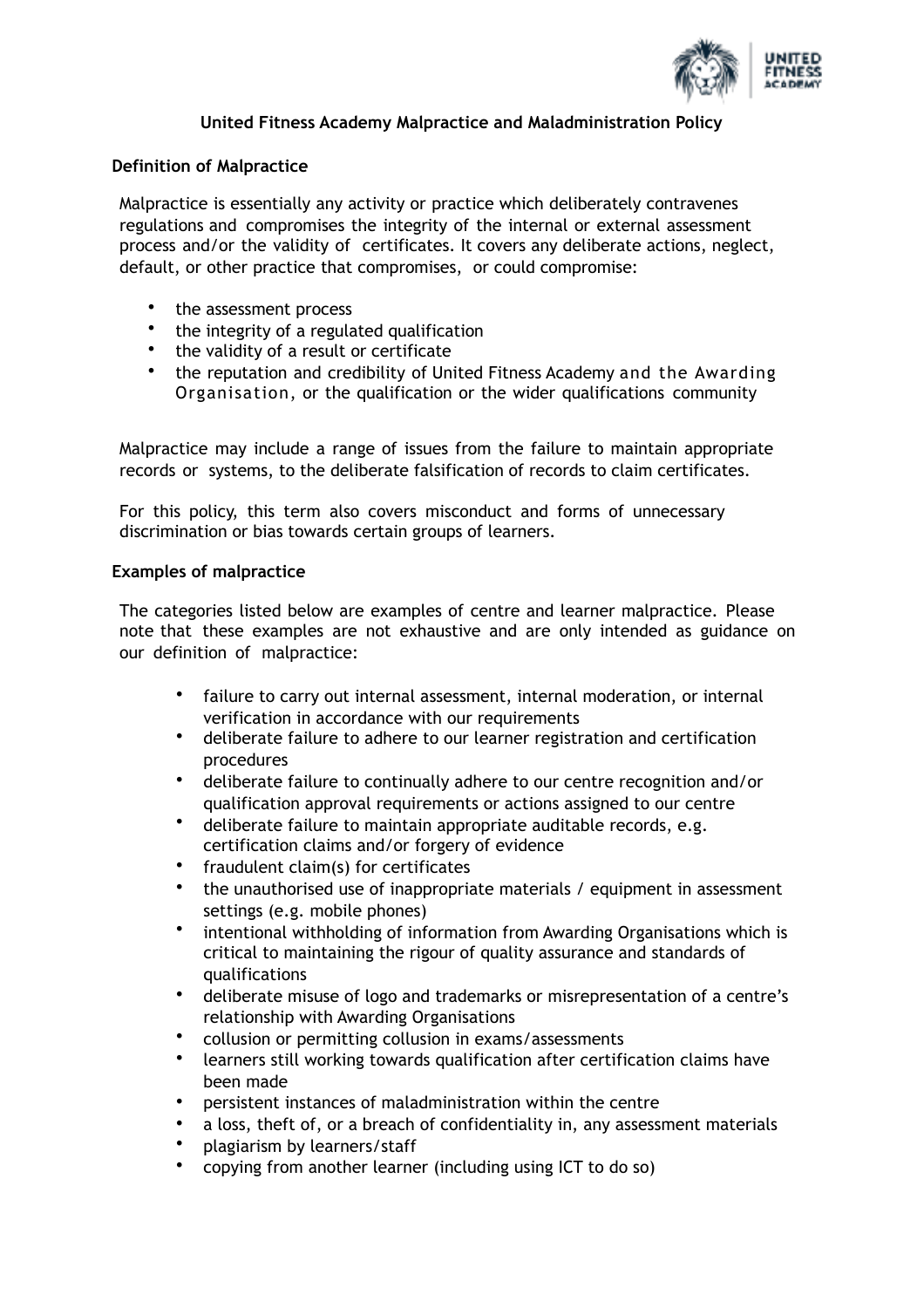

- personation assuming the identity of another learner or having someone assume your identity during an assessment
- unauthorised amendment, copying or distributing of exam/assessment papers/materials
- inappropriate assistance to learners by centre staff (e.g. unfairly helping them to pass a unit or qualification)
- deliberate submission of false information to gain a qualification or unit

# **Definition of Maladministration**

Maladministration is essentially any activity or practice which results in noncompliance with administrative regulations and requirements and includes the application of persistent mistakes or poor administration within United Fitness Academy (e.g. inappropriate learner records).

# **Examples of maladministration**

The categories listed below are examples of centre and learner maladministration. Please note that these examples are not exhaustive and are only intended as guidance on our definition of malpractice:

- persistent failure to adhere to our learner registration and certification procedures
- persistent failure to adhere to our centre recognition and/or qualification requirements and/or associated actions assigned to the centre
- 
- late learner registrations (both infrequent and persistent)<br>• unreasonable delays in responding to requests and/or com • unreasonable delays in responding to requests and/or communications from Awarding Organisations
- inaccurate claim for certificates
- failure to maintain appropriate auditable records, e.g. certification claims and/or forgery of evidence
- withholding of information, by deliberate act or omission, from us which is required to assure Awarding Organisations of the centre's ability to deliver qualifications appropriately
- misuse of logo and trademarks or misrepresentation of a centre's relationship with Awarding Organisations and/or its recognition and approval status with the bodies
- failure to adhere to, or to circumnavigate, the requirements of Reasonable Adjustments and Special Considerations Policy

# **Process for making an allegation of malpractice or maladministration**

Anybody who identifies or is made aware of suspected or actual cases of malpractice or maladministration at any time must immediately notify the appropriate personnel at United Fitness Academy and the appropriate Awarding Organisation. In doing so they should put them in writing/email and enclose appropriate supporting evidence. If the area of malpractice or maladministration involves United Fitness Academy then the informant may bypass us as a centre and report straight to the Awarding Organisation.

All allegations must include (where possible):

- centre's name, address and number
- learner's name and registration number
- centre personnel's details (name, job role) if they are involved in the case
- details of the course/qualification affected or nature of the service affected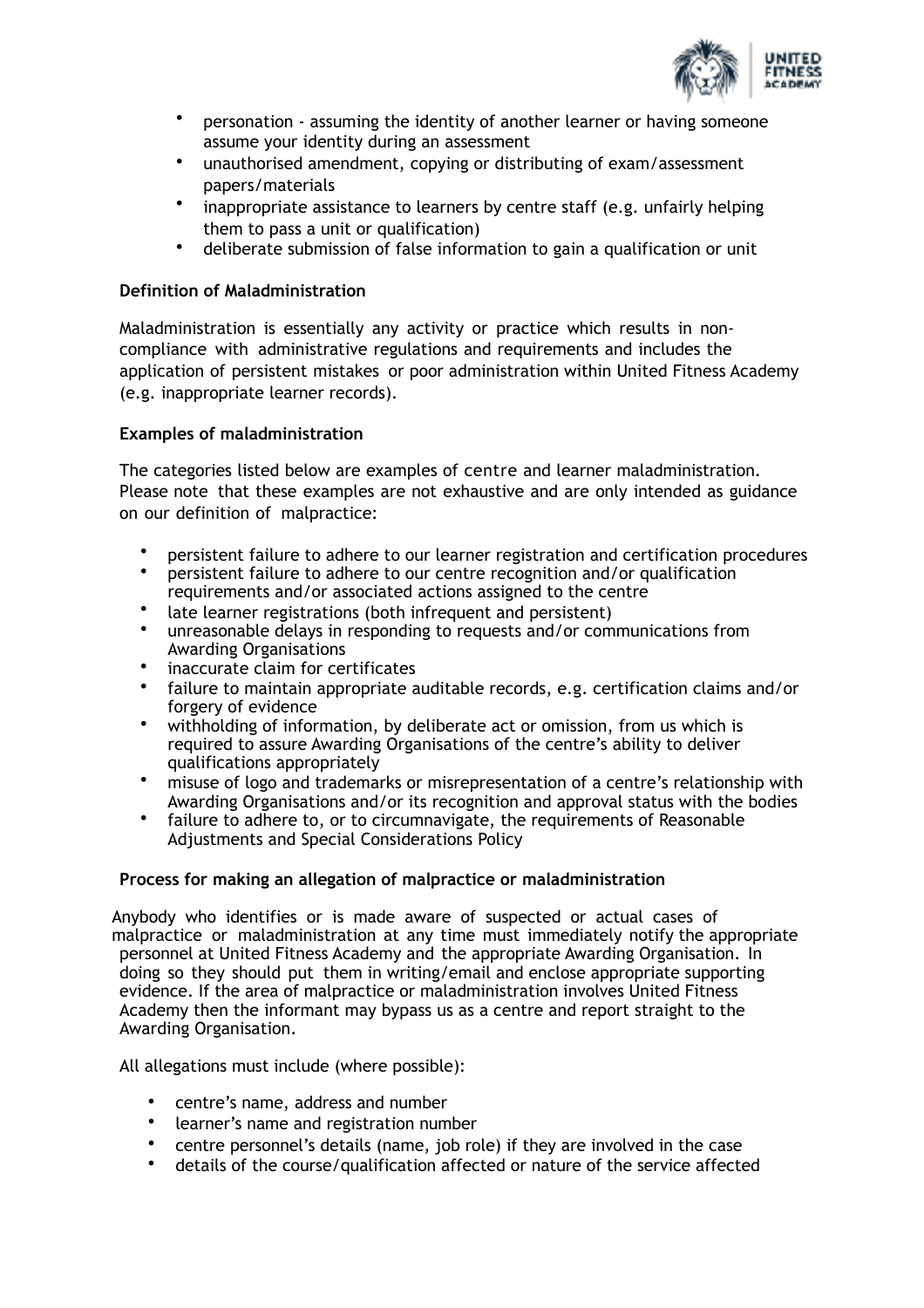

- nature of the suspected or actual malpractice and associated dates
- details and outcome of any initial investigation carried out by the centre or anybody else involved in the case, including any mitigating circumstances

If United Fitness Academy has conducted an initial investigation prior to formally notifying the Awarding Organisation, United Fitness Academy should ensure that staff involved in the initial investigation are competent and have no personal interest in the outcome of the investigation. However, it is important to note that in all instances United Fitness Academy must immediately notify the Awarding Organisation if they suspect malpractice or maladministration has occurred as the Awarding Organisation have a responsibility to the regulatory authorities to ensure that all investigations are carried out rigorously and effectively.

In all cases of suspected malpractice and maladministration reported to the Awarding Organisation they will protect the identity of the 'informant' in accordance with their duty of confidentiality and/or any other legal duty.

# Confidentiality and whistle blowing

Sometimes the 'informant' will wish to remain anonymous. However, it is always preferable to reveal your identity and contact details to United Fitness Academy and if you are concerned about possible adverse consequences please inform United Fitness Academy or the Awarding Organisation that you do not wish for us to divulge your identity. If it helps to reassure you on this point, Icon Fitness Agents, or the Awarding Organisation can confirm that we are not obliged (as recommended by the regulators) to disclose information if to do so would be a breach of confidentiality and/or any other legal duty.

Whilst United Fitness Academy or the Awarding Organisation are prepared to investigate issues which are reported anonymously United Fitness Academy or the Awarding Organisation shall always try to confirm an allegation by means of a separate investigation before taking up the matter with those that the complaint/allegation relates. At all times, we will investigate such complaints from whistleblowers in accordance with relevant whistle blowing legislation.

## **United Fitness Academy responsibility for preventing malpractice and/or maladministration**

To irradiate cases of malpractice/maladministration United Fitness Academy will ensure:

- all staff are aware of policies and procedures and receive appropriate training/ briefings on these
- staff have clear roles and responsibilities
- there is a documented internal quality assurance procedure/methodology that is clearly in place and is subject to regular internal reviews
- there are documented internal standardisation arrangements in place and evidence that these take place at least once a year
- learners are informed of their roles and responsibilities in terms of not doing anything that may be deemed a malpractice and jeopardise their potential achievements
- all assessment and internal verification activities are accurately recorded and carried out in accordance with the United Fitness Academy internal quality assurance arrangements and in line with the United Fitness Academy expectations as outlined in its qualification guides etc.
- all registration and certification records are subject to appropriate internal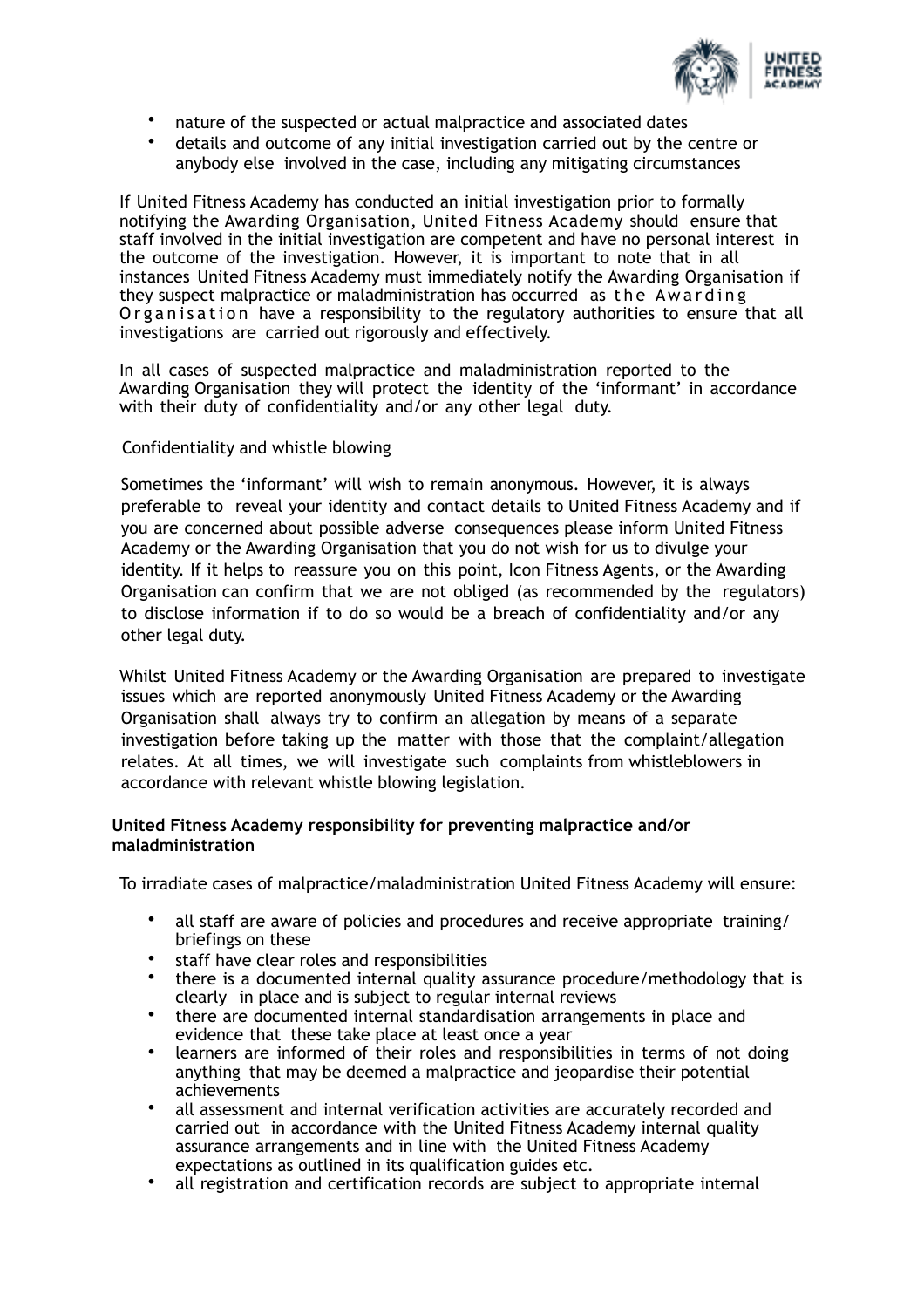

review before submission

• all registration, assessment and certification records will be kept in a locked filing cabinet, in a locked cupboard for 3 years after the student has completed their course. Only authorised and appropriate members of staff will have access to them

#### **United Fitness Academy procedure to conduct a malpractice / maladministration investigation**

To embed effective arrangements to investigate instances of malpractice/ maladministration the following. It is intended that the stages involve generic key activities; however, not all these would be implemented in every case.

## **Stage 1: Briefing and record-keeping**

Anyone involved in the conduct of an investigation should have a clear brief and understanding of their role.

All investigators must maintain an auditable record of every action during an investigation to demonstrate that they have acted appropriately.

The officer assigning the investigating officer(s) will stipulate and/or provide secure storage arrangements for all material associated with an investigation in case of subsequent legal challenge. There may be occasions when a joint investigation occurs with the Awarding Organisation, with the roles of the two teams being clarified by the Awarding Organisation. It is United Fitness Academy responsibility to ensure their investigators are fully aware of the agreed roles and processes to follow in the investigation.

# **Stage 2: Establishing the facts**

Investigators should review the evidence and associated documentation, including relevant guidance on the delivery of the qualifications and related quality assurance arrangements.

Issues to be determined are:

- what occurred (nature of malpractice/substance of the allegations)
- why the incident occurred
- who was involved in the incident
- when it occurred
- where it occurred there may be more than one location
- what action, if any, United Fitness Academy has taken

#### **Stage 3: Interviews**

Interviews should be thoroughly prepared, conducted appropriately and underpinned by clear records of the interviews. For example:

- Interviews should include prepared questions and responses to questions which should be recorded
- Interviewers may find it helpful to use the 'PEACE' technique:
	- o plan and prepare
	- o engage and explain
	- o account
	- o closure